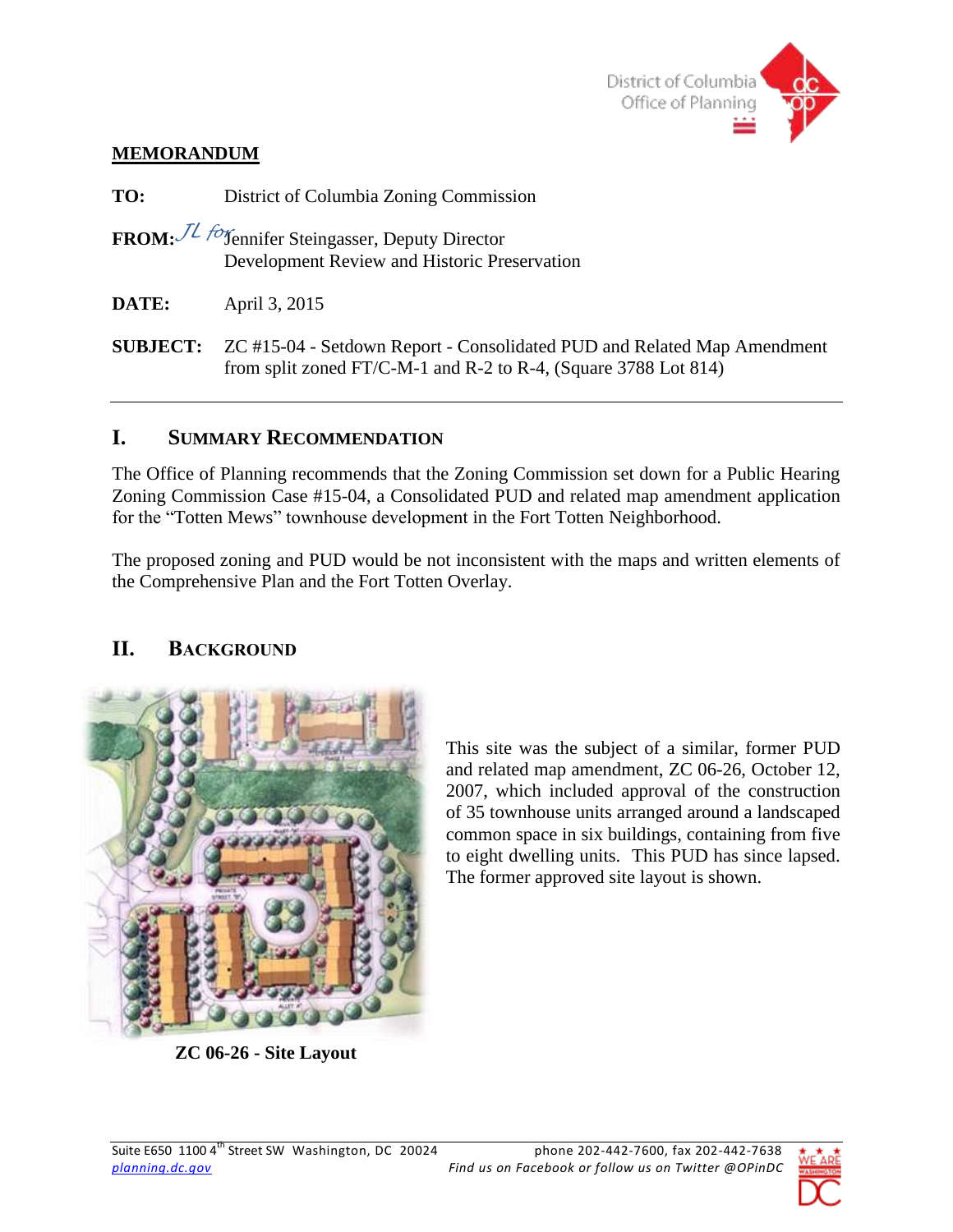### **III. APPLICATION-IN-BRIEF**

| Ward/ANC:                 | Ward 5, ANC 5A                                                                                                                                                                                                                                                                                                                                                                                     |  |  |  |  |  |
|---------------------------|----------------------------------------------------------------------------------------------------------------------------------------------------------------------------------------------------------------------------------------------------------------------------------------------------------------------------------------------------------------------------------------------------|--|--|--|--|--|
| <b>Location:</b>          | The site is located at the end of a portion of $6th$ Street NE, just east of the<br>rail and metro red lines, in the North Michigan Park neighborhood of<br>Ward 5. South Dakota Avenue is a few blocks to the east.                                                                                                                                                                               |  |  |  |  |  |
| <b>Area Description:</b>  | Surrounding development consists of the Emerson Park Townhouse PUD<br>(Z.C. 04-11) to the north; a series of existing semi-detached one-family<br>two-story dwellings fronting $6th$ Place, N.E., to the south; a series of<br>recently developed lots with semi-detached two-story dwellings fronting<br>7 <sup>th</sup> Street to the east; and the Capital Area Food Bank property to the west. |  |  |  |  |  |
| <b>Applicant/Owner:</b>   | Comstock Sixth Street LLC (the applicant and contract purchaser from the<br>Thos. Somerville Co., owner of the site.)                                                                                                                                                                                                                                                                              |  |  |  |  |  |
| <b>Current Zoning:</b>    | Split-zoned: FT/C-M-1 and R-2: Fort Totten Overlay, Commercial-Light<br>Manufacturing District (west portion) and Low Density Residential (east<br>portion.                                                                                                                                                                                                                                        |  |  |  |  |  |
| <b>Property Size:</b>     | 182,600 square feet $(4.2 \text{ acres})$                                                                                                                                                                                                                                                                                                                                                          |  |  |  |  |  |
|                           | <b>Existing Development:</b> The site is currently partially paved over by a large concrete slab, and<br>an abandoned railroad siding track. Trees, and a wooded area with and<br>significant grade changes surround the northern and eastern boundaries                                                                                                                                           |  |  |  |  |  |
| Proposal:                 | Develop 40 townhouse units on the vacant 4.2 acre parcel. (See Project<br>Description)                                                                                                                                                                                                                                                                                                             |  |  |  |  |  |
| <b>Relief and Zoning:</b> | Pursuant to 11 DCMR Chapter 24, the project would require approval for:                                                                                                                                                                                                                                                                                                                            |  |  |  |  |  |
|                           | A related map amendment to the R-4 District; and                                                                                                                                                                                                                                                                                                                                                   |  |  |  |  |  |
|                           | Multiple buildings on a single record lot, pursuant to $\S$ 2516.1, with<br>development flexibility with respect to $\S$ 2516.6 (a) requires that the<br>land that forms a covenanted means of ingress and egress shall not be<br>included in the area of any theoretical lot, or in any yard that is<br>required by this title.                                                                   |  |  |  |  |  |

### **IV. SITE DESCRIPTION**

The irregularly-shaped Property consists of one lot of approximately 4.2 acres. The development site is currently occupied by a large concrete slab, an abandoned railroad siding track and a metal building. There are trees, other landscaping, and significant grade changes along the northern and eastern boundaries. There are two curb cuts from  $6<sup>th</sup>$  Street NE. The Property fronts on  $6<sup>th</sup>$ Street NE and is bounded by private property to the north, south and east. The Property does not have alley access and is land-locked, except for  $6<sup>th</sup>$  Street NE access. The Property is approximately 1,000 feet from the entrance of the Fort Totten Metro Station to the northwest. The topography of the Property includes a rise in elevation from the east property line approximately 30 feet up from the rear of the homes which front on  $7<sup>th</sup>$  Street NE to the leveled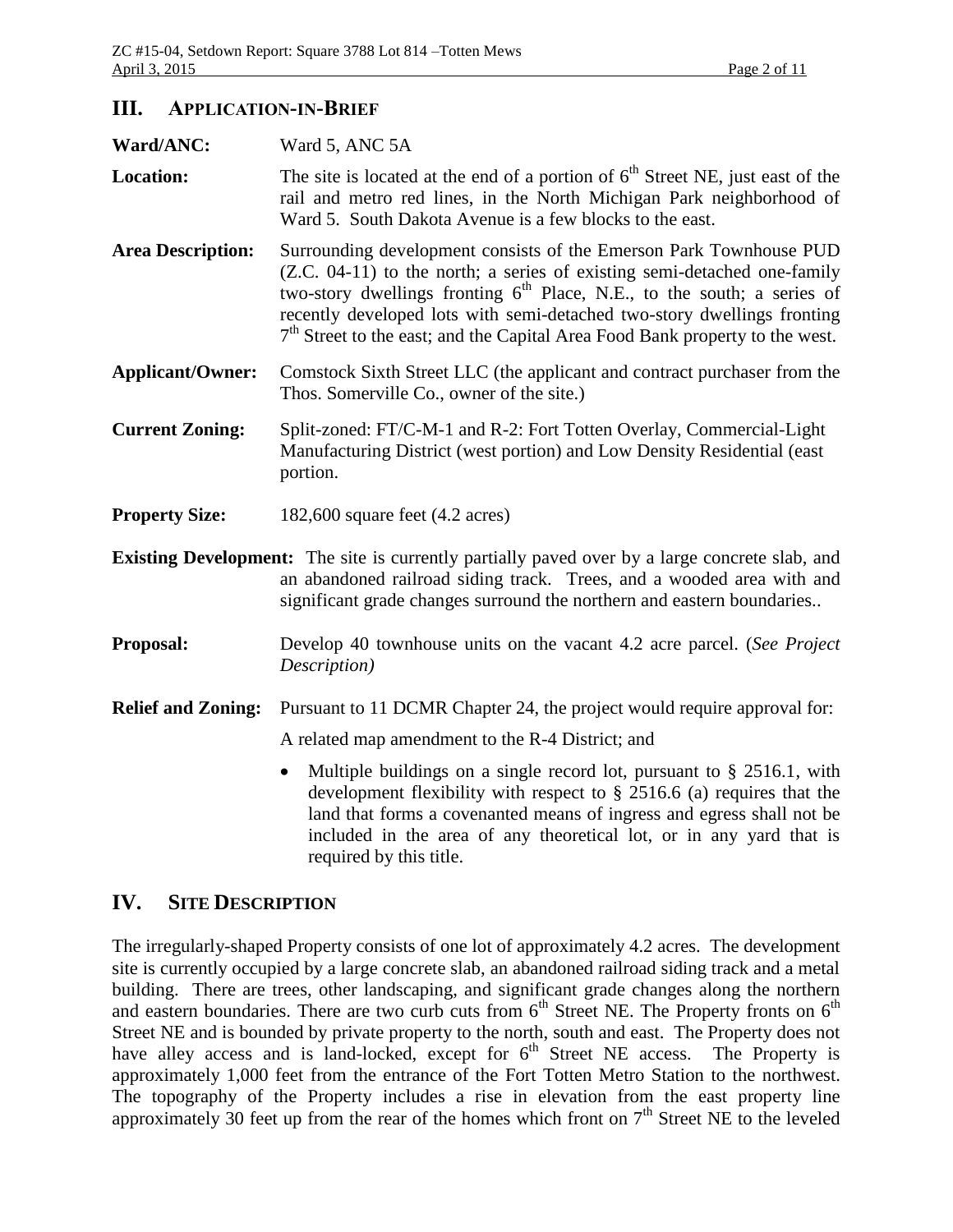area where the proposed homes would be located. The change is elevation is obstructed from view with the existing wooded area which would be retained (Site Sections, Pg. C-07).

A portion approximately 180 feet wide on the west side of this property is within a C-M-1 zone district and within the FT overlay. The remainder of the site and surrounding properties to the north, east and south are in the R-2 zone district. Buildings and land immediately west across  $6<sup>th</sup>$ Street are in a General Industry (M-1) zone district.



**LOCATION AND ZONING MAP**

# **V. PROJECT DESCRIPTION**

The applicant is proposing to construct 40 townhouse condominium residential homes. Thirtyeight units would front on private streets, while two would front on 6<sup>th</sup> Street, NE. (Side Entry Units, Pg. A10). Townhomes would primarily be clustered in four buildings of 7 units, one with 10 units and a smaller building with two units (Lot Configuration Plan, Pg. C-02). Two unit types, each with three bedrooms, are proposed. One unit type would front on the private street and mews areas and the second would have a side entry, as those would face the  $6<sup>th</sup>$  Street frontage. Facades and sides would be primarily cementitious siding and brick veneer trims. All 40 units would have an integrated one-car garage, with carriage style garage doors accessed through the rear. Proposed eighteen-foot long driveways to the garage would provide another vehicle parking space, without intrusion onto the private drive. The remainder of the rear yard area would be landscaped.

The U-shaped, two-way private drive with a 20-foot clear travel way would provide ingress and egress to the homes. Parallel parking would be included for visitors with 17 spaces along the  $6<sup>th</sup>$ Street frontage, (*which is a private street, along the lot's west boundary*.) The site circulation plan (Pg. C-03) presents a well-defined pedestrian connectivity for future residents, including a ten-foot wide, lit and paved pedestrian path at the northwest corner of the lot. This is proposed to connect with an easement through the Emerson Park townhomes to  $6<sup>th</sup>$  Street to facilitate pedestrian and bike access to the Fort Totten Metro Station (Pgs. L-01, 02, 03). All streets would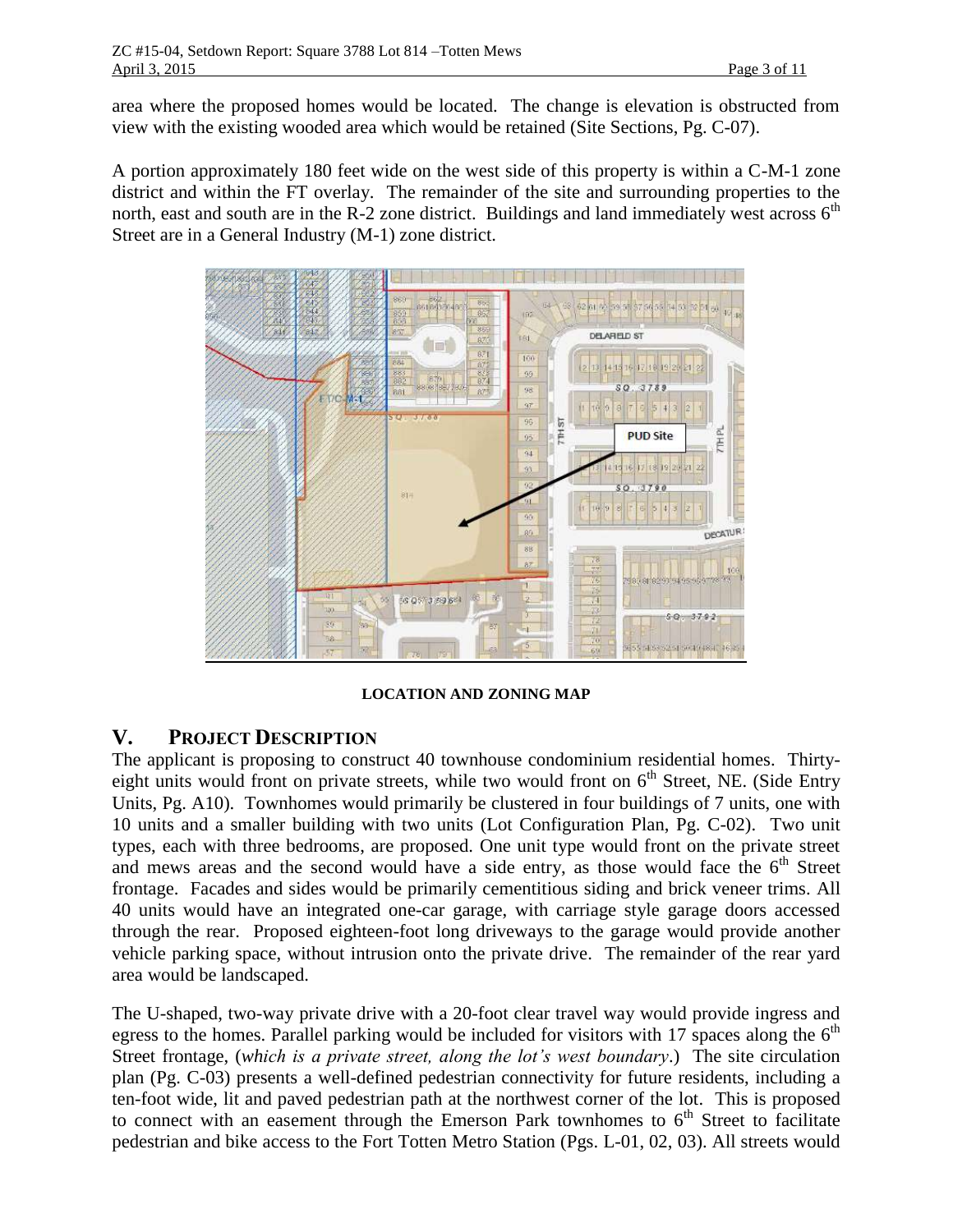be private and the homeowners association will be responsible for maintenance of all roads and utilities.



#### **SITE LAYOUT**

Other features include 5-foot wide sidewalks along the front of the homes, as well as a northsouth walk/connection to the proposed playground and open space, abutting the existing wooded area to the north. The existing wooded area which surrounds approximately three-quarters of the site's perimeter, including to the north and east would be maintained, and would provide a buffer between the Emerson Park residents and the new development. (Site Sections – Pg. C-07) Typical development lots would be 18 feet wide, with areas of 1,800 square feet or 1,867 square feet. Additional development parameters for the proposed R-4 District are highlighted below:

| <b>Section</b> | <b>Item</b>                      | <b>Restriction</b>     | <b>Proposed</b>                  |
|----------------|----------------------------------|------------------------|----------------------------------|
| 400            | <b>Building Height</b>           | 40ft.                  | 40 ft.                           |
| n/a            | Site Area                        | n/a                    | 4.2 acres $(182,600 \text{ sf})$ |
| 401            | Lot Area                         | 1,800 min.             | $1,800 - 1,867$ sf               |
| 401            | Lot Width                        | 18                     | 18 ft. $-$ 18.67 ft.             |
| 402            | FAR (with private streets)       | n/a                    | 0.49                             |
|                | (w/out private streets)          | $(1.8$ effective)      | 0.57                             |
| 403            | Lot Occupancy (w/private street) | 60%                    | 17%                              |
|                | Lot Occupancy (w/out private     |                        | 20%                              |
|                | str.)                            |                        |                                  |
| 404            | Rear Yard                        | 20 ft.                 | 20 ft., 36 ft., and 38 ft.       |
| 405            | Side Yard                        | 8 ft. min. if provided | None provided                    |
| 2101           | Parking                          | 1 per du               | 57 spaces                        |
| 2516.5(b)      | <b>Front Yard</b>                | 20 ft.                 | <b>Not defined</b>               |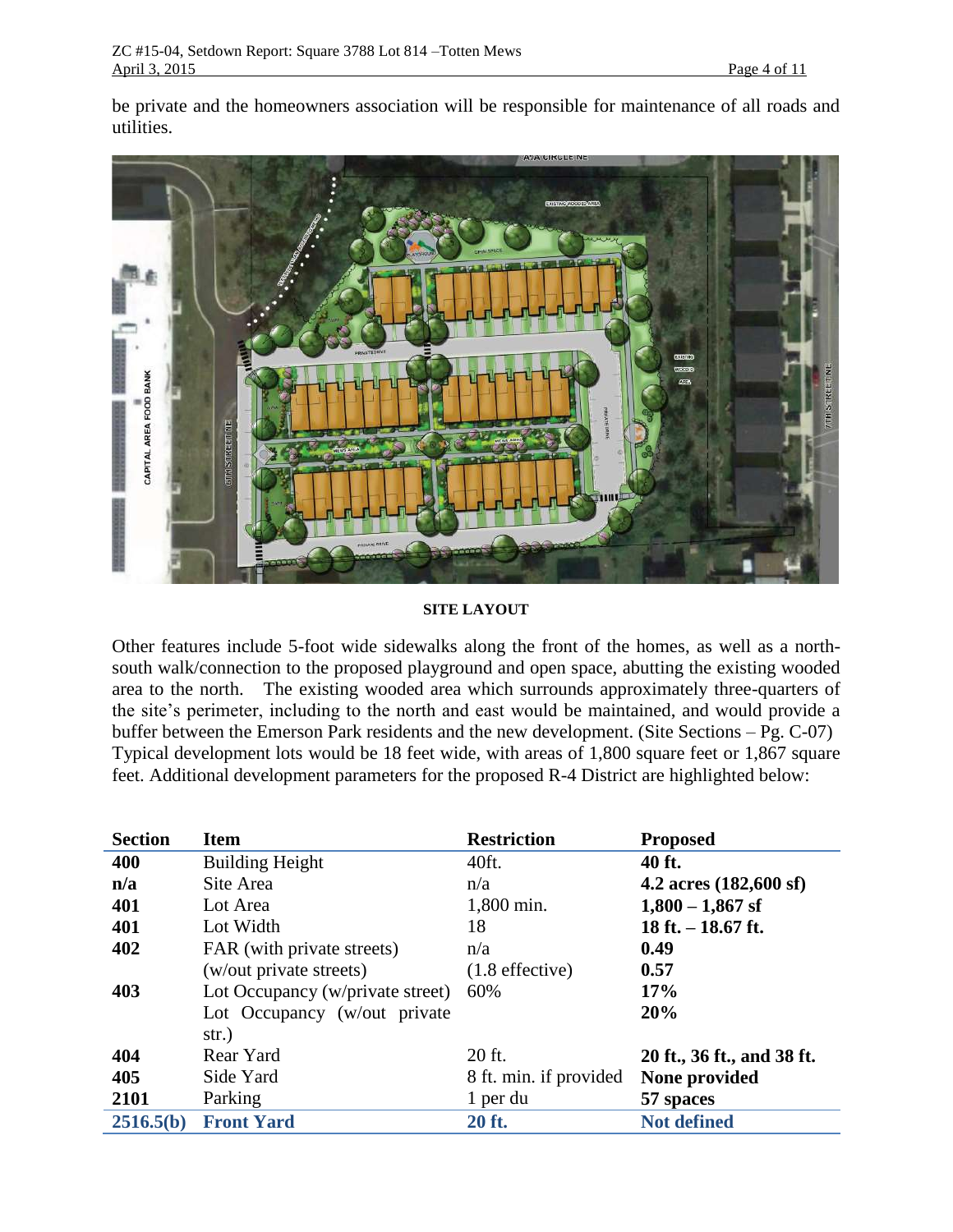# **VI. COMPREHENSIVE PLAN MAPS AND POLICIES**

The proposed PUD must be determined by the Zoning Commission to be not inconsistent with the Comprehensive Plan and with other adopted public policies (§ 2403.4). The map amendment also should not be inconsistent with the Comprehensive Plan and other adopted policies.

# **A. Future Land Use Map**

The Future Land Use Map designation for the property is Moderate Density Residential. The proposed map amendment to the R-4 District would be consistent with this designation.



### **B**. **General Policy Map**



The Generalized Policy Map split designation assigns the eastern portion of the PUD site as a *Neighborhood Conservation Area* and the western portion as a *Land Use Change Area*.

A land use change area anticipates a different land use and the guiding philosophy *is to encourage and facilitate new development. As these areas are redeveloped, the District aspires to create high quality environments that include exemplary* 

*site and architectural design and that are compatible with… nearby neighborhoods.* Although the current underlying zoning in a portion of the site would restrict residential development, the Comprehensive Plan clearly establishes a preference to convert the unused industrial land for residential purposes, and the FT Overlay aims to permit land use policies to implement the Plan. The proposed row house development would be characteristic of the surrounding neighborhood development in its scale and massing. Therefore, the proposed rezoning of a portion of the site from C-M-1 and R-2 to R-4 would be not inconsistent with the Comprehensive Plan, particularly when read in conjunction with the policies from the Plan, which are cited below.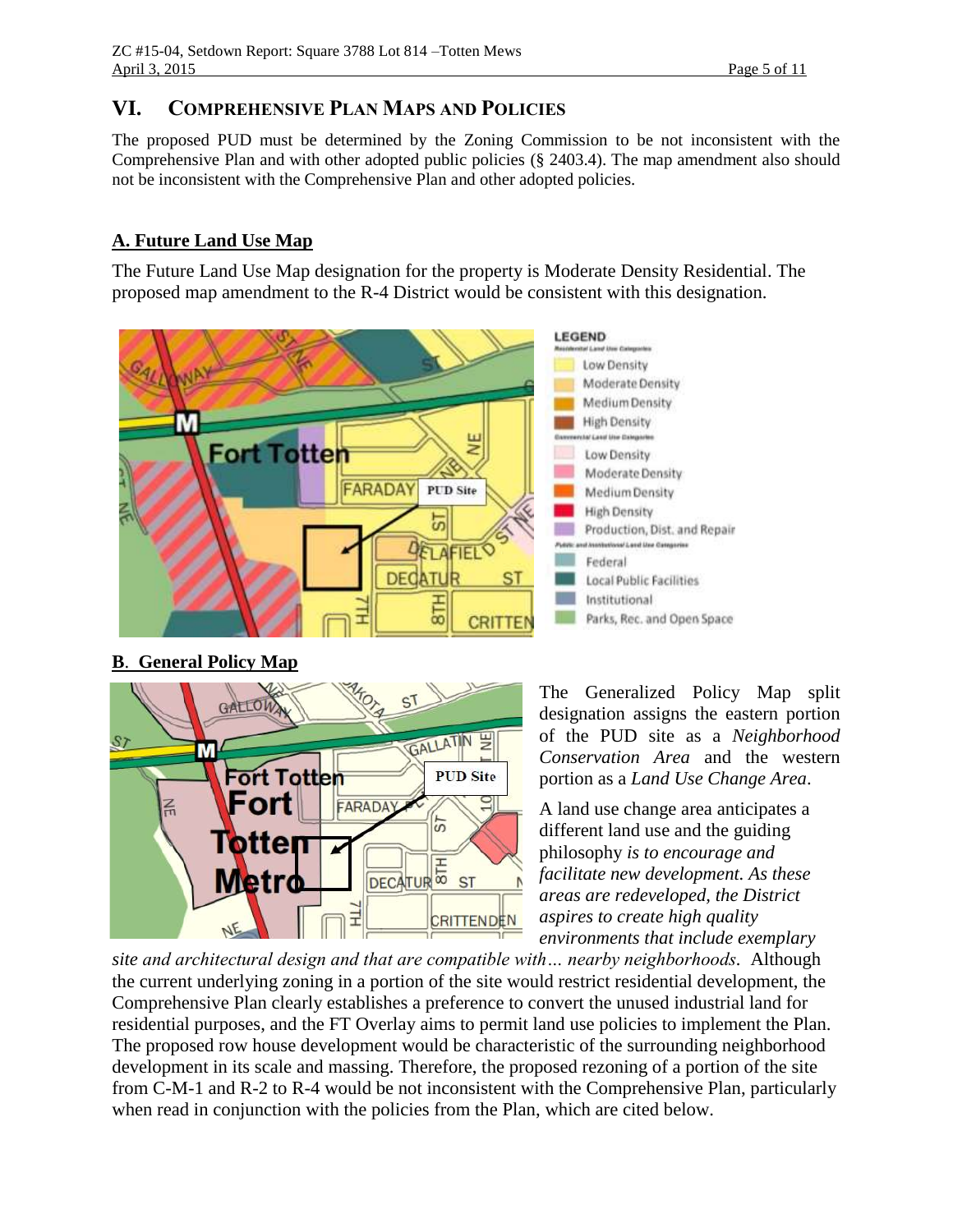### **C. Comprehensive Plan Policies**

The Property is located in the Upper Northeast Area of the Comprehensive Plan. There are several policies within the Upper Northeast Area Element, as well as policies in the Fort Totten Land Use Change Area, which encourage residential development as proposed.

### **Upper Northeast Area Element ("UNE")**

*Upper Northeast is principally known as a residential community, with stable single family neighborhoods*. (2400.2) *More than half of the housing units in Upper Northeast are single family homes. According to the 2000 Census, about 21 percent of the units were single-family detached homes, and 32 percent were row houses and townhomes. Both of these figures exceed the citywide average. (2404.1) In fact, the Planning Area is projected to add approximately 5,000 households by 2025, and its population is projected to rise about 19 percent to 70,000. The primary areas of population growth are around the Metro stations at Fort Totten... (2406.1)* 

### Planning and Development Priorities

*There is general—though not universal—agreement that the Rhode Island Avenue, Brookland/CUA, and Fort Totten Metrorail stations are logical locations for future development. The stations are currently adjoined by parking lots and industrial uses that do not take advantage of their proximity to Metro. These areas may provide opportunities for apartments, condominiums, townhomes, and other types of moderate and medium density housing, provided that measures are taken to buffer adjacent lower density neighborhoods, address parking and traffic issues, and mitigate other community concerns*. (2407 (i))

### **UNE-1.1 Guiding Growth and Neighborhood Conservation <sup>2408</sup>**

*Policy UNE-1.1.1: Neighborhood Conservation Protect and enhance the stable neighborhoods of Upper Northeast, such as Michigan Park, North Michigan Park, University Heights, Woodridge, Brookland, Queens Chapel, South Central, Lamond Riggs, and Arboretum. The residential character of these areas shall be conserved, and places of historic significance, gateways, parks, and special places shall be enhanced. 2408.2* 

*Policy UNE-1.1.2: Compatible Infill Encourage compatible residential infill development throughout Upper Northeast neighborhoods …. Such development should be consistent with the designations on the Future Land Use Map. New and rehabilitated housing in these areas should meet the needs of a diverse community that includes renters and owners; seniors, young adults, and families; and persons of low and very low income as well as those of moderate and higher incomes. 2408.3*

*Land Use ("LU")-1.3.2: Development Around Metrorail Stations: Concentrate redevelopment efforts on those Metrorail station areas which offer the greatest opportunities for infill development and growth, particularly station in areas…with large amounts of vacant or poorly utilized land in the vicinity of the station entrance…(306.11)*

*LU-1.3.3: Design To Encourage Transit Use: "Require architectural and site planning improvements around Metrorail stations that support pedestrian and bicycle access to the stations and enhance the safety, comfort and convenience of passengers walking to the station or*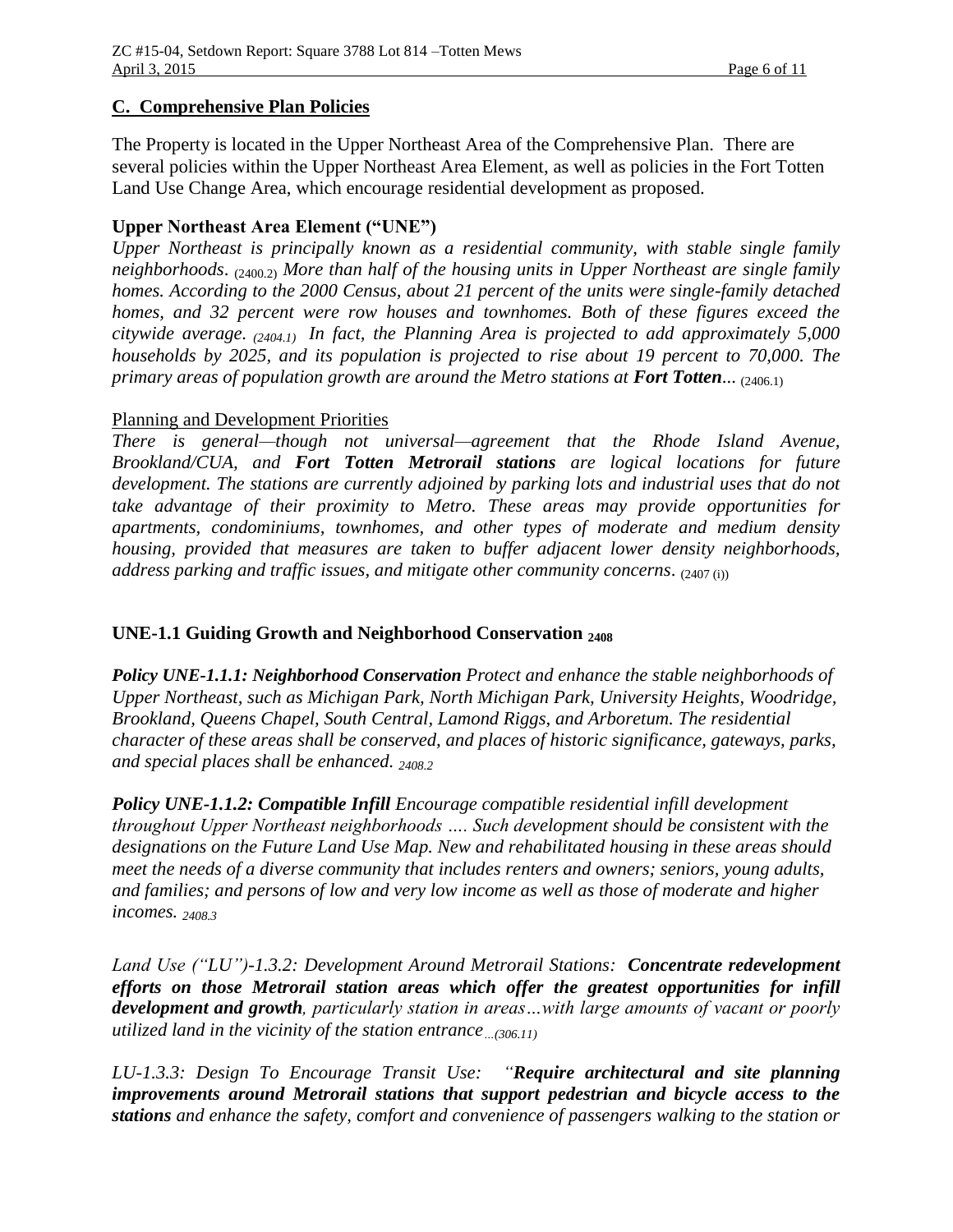*transferring to and from local buses. These improvements should include lighting, signage, landscaping and security measures…(306.13)*

*LU-3.1.4 Rezoning of Industrial Areas: "Allow the rezoning of industrial land for nonindustrial purposes only when the land can no longer viably support industrial or PDS activities or is located such that industry cannot co-exist adequately with adjacent existing uses. Examples include land in the immediate vicinity of Metrorail stations… (314.10)*

*PROS-3.4.4: Trails in Underutilized Rights-of-Way: Develop multi-use trails in underutilized rights-of-way, including surplus railroad corridors and undeveloped street rights-of-way." (815.8)*

Ultimately, a PUD-related map amendment development facilitated by the regulations of the R-4 District would help achieve the applicable policies.

### **E. "Ward 5 Works: Ward 5 Industrial Land Transformation Study"**

The area is also included in the "Ward 5 Works: Ward Five Industrial Land Transformation Study" area. Through mayoral executive order in 2013, a task force was established to create a strategy for the modernization and adaptive use of industrial land in Ward 5. The Property is within the 1,030 acre "Ward 5 Works" study area, and is specifically within the sub-area named the: *Food Bank Site* area 1 . While the proposed PUD and related map amendment would preclude future light industrial uses on the property, the "Ward 5 Works" study acknowledges that development has occurred incrementally in response to market pressures… Market pressures for development close to metro stations have resulted in zoning map changes that allow for residential uses and a mix of uses that do not otherwise allow for industrial uses (p.20-22).

# **VII. ZONING**

 $\overline{a}$ 

**The C-M-1** Commercial-Light Manufacturing District is intended to provide sites for light manufacturing activities including warehousing, office and automotive usage at a low intensity level. It does not permit residential use or mixed use development with a residential component.

Residential developments, including semi-detached structures are permitted in **the R-2** District. However this district requires a minimum lot width of 30 feet, and minimum area of 3,000 square feet. The R-4 District allows row dwellings and reduces the required minimum lot width to 18 feet, and minimum lot area to 1,800 square feet.

**The Fort Totten Overlay** District states "*The Fort Totten (FT) Overlay District is established to allow existing industrial businesses to remain and expand and to propose land use control policies to further implement the Comprehensive Plan*." The land is vacant, so no existing industrial use would be displaced with this development. The vacant parcel also abuts Emerson Park, an approved PUD residential development (ZC 04-11), which is also within the overlay. In addition, the proposed development was also the subject of a former approval by the Commission, which lapsed by the former contract purchaser.

<sup>&</sup>lt;sup>1</sup> In 2012, the Capital Area Food Bank moved into a new 123,000 square-foot distribution center located in the southern portion of this site. … *The northern portion contains a mixture of townhouses, a plumbing business and a DC Department of Transportation facility*.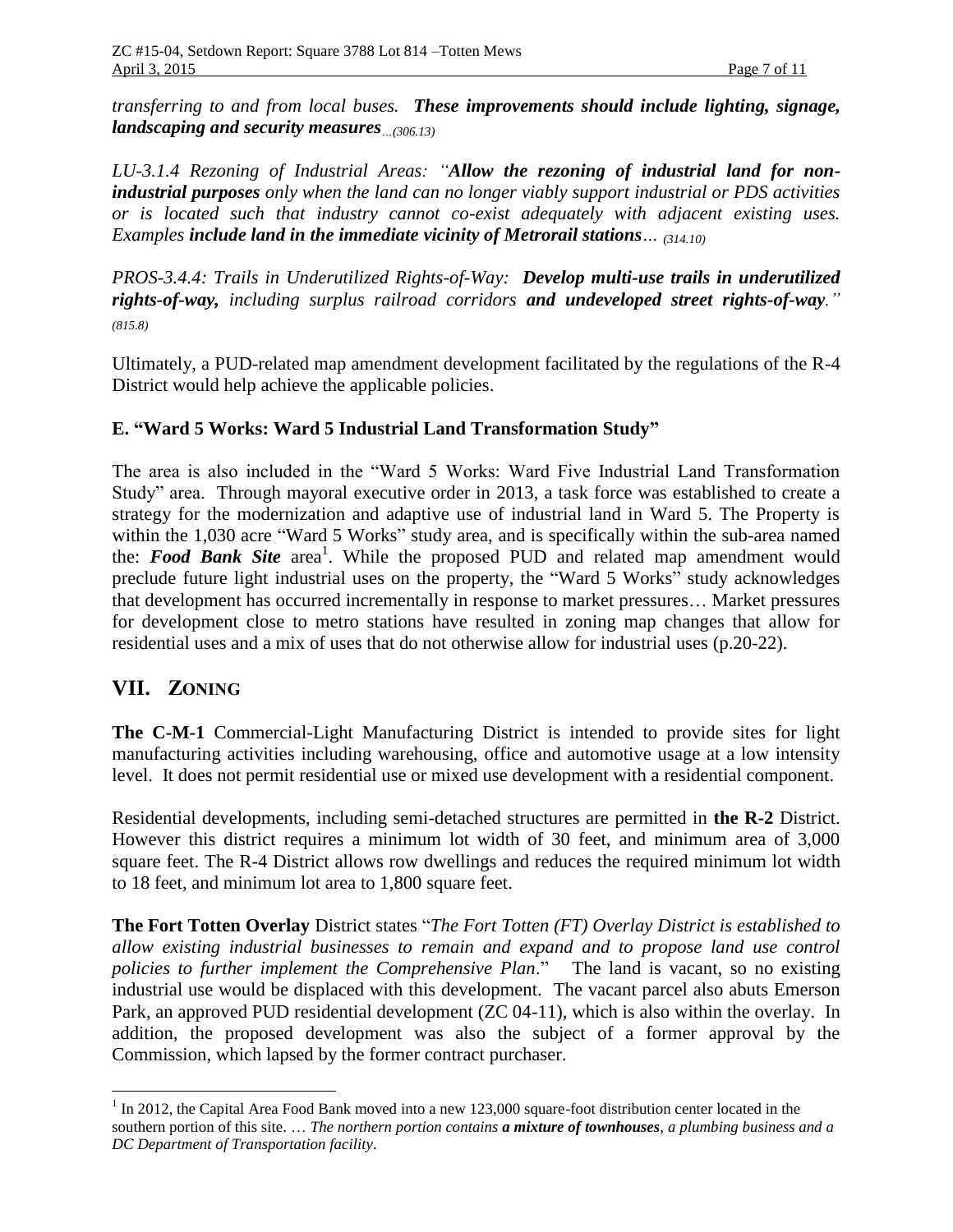The following table compares the existing matter-of-right development capacity of the C-M-1 and R-2 Districts with the requested R-4 District regulations:

| <b>Standard</b>                          | $C-M-1 M-O-R*$                | $R-2 M-O-R*$                              | $R-4$ PUD                                                  | <b>Proposal</b>                                                                |
|------------------------------------------|-------------------------------|-------------------------------------------|------------------------------------------------------------|--------------------------------------------------------------------------------|
| <b>Uses</b>                              | Industrial,<br>commercial     | Residential                               | Residential                                                | Residential                                                                    |
| Height in<br>feet/stories                | $40$ ft./3-stories            | $40$ ft.                                  | 40 ft.                                                     | 40 ft., 3 stories                                                              |
| <b>FAR</b>                               | 3.0<br>$(218,796 \text{ sf})$ | 1.2 (effective)<br>$(131,602 \text{ sf})$ | 1.8 (effective)<br>$(328,680 \text{ sf})$<br>(182,600x1.8) | 0.57<br>(104, 082sf)<br>(excluding private drive and $6th$ Street<br>extended) |
| Lot<br><b>Occupancy</b><br>$\frac{0}{0}$ | Not specified                 | 40%                                       | 60%                                                        | 20%<br>(excluding - private drive and $6th$ Street<br>extended from lot area)  |

#### \***Based on the portion of the site that is C-M-1 (72,932 sf) and the portion that is R-2 (109,668 sf).**

# **VI. FLEXIBILITY**

OP discussed with the applicant that in conjunction with the related map amendment to the R-4 District, flexibility would be necessary to permit multiple buildings on a single record lot, pursuant to § 2516. The applicant expressed agreement with OP and stated further that, out of an abundance of caution, flexibility would be requested from § 2516.6 (a), which requires that the land that forms a covenanted ingress and egress shall not be included in the area of any theoretical lot, or in any yard that is required.

#### Map Amendment

With respect to the requested map amendment, the Comprehensive Plan clearly establishes a preference to convert the unused industrial land for residential purposes, and the FT Overlay also anticipates land use policies to implement the Plan. The proposed row house development would be characteristic of the surrounding neighborhood development in its scale and massing. Therefore, the proposed rezoning of the site from C-M-1 and R-2 to R-4 would be not inconsistent with the Comprehensive Plan, particularly when read in conjunction with the policies from the Plan, as referenced above.

#### Section 2516

Section 2516.1 states that the Board of Zoning Adjustment may grant a special exception to allow two or more principal buildings or structures on a single lot. The Commission, through the PUD process, may also grant that approval. Based on a preliminary review, the requested relief can be granted without adverse effects on the surrounding neighborhood. However, the applicant would provide a more detailed analysis of the required relief pursuant to the relevant sections for further review and evaluation as part of OP's final report prior to the public hearing.

### **VII. PUD EVALUATION STANDARDS , PUBLIC BENEFITS AND AMENITIES**

Sections 2403.5 - 2403.13 of the Zoning Regulations discuss the definition and evaluation of public benefits and amenities. In its review of a PUD application, §2403.8 states that "*the Commission shall judge, balance, and reconcile the relative value of the project amenities and*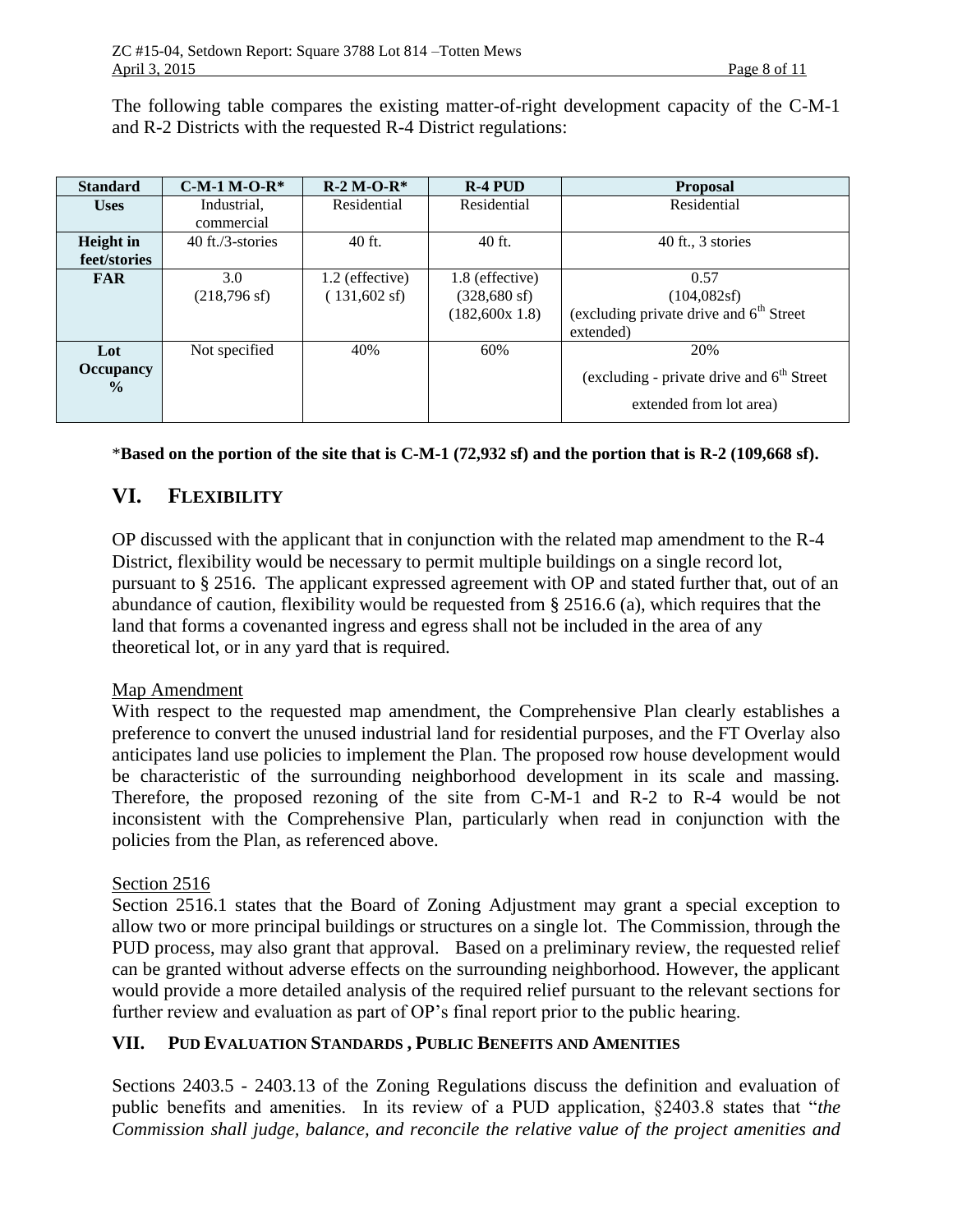*public benefits offered, the degree of development incentives requested, and any potential adverse effects according to the specific circumstances of the case*." To assist in the evaluation, the applicant is required to describe amenities and benefits, and to "*show how the public benefits offered are superior in quality and quantity to typical development of the type proposed*…" (§2403.12).

Amenity package evaluation is based on an assessment of the additional development gained through the application process. In this instance, although the applicant is seeking to construct more than one building on a single record lot with a related map amendment, the scale of the development is smaller than what could be built as a matter of right. The C-M-1 zone would allow development up to a 3.0 FAR, whereas the applicant is proposing an FAR for the entire site of 0.57 FAR. So while the development could have impacts on the surrounding area, they will likely be smaller in magnitude than if a matter-of-right project were built. However, the PUD also permits a form of development not permitted by either of the current zones on the site – residential rowhouse, as the CM-1 zone does not permit residential, and the R-2 zone does not permit rowhouses.

The Applicant has offered the following amenities and benefits gained through the application process:

*(a) Urban design, architecture, landscaping, or creation or preservation of open spaces - § 2403.9(a)*

### Urban Design

The site design proposes an extensive internal pedestrian connectivity throughout the site, with a convenient bike and pedestrian connection to the Metro. Homes would front on private roads with on-street parking. There would be with landscaped frontage and vehicular access would be from the rear. The absence of dead end streets would provide clear lines of sight and easy access.

### Architecture

The proposed architecture would be similar to, with some improvement in material use, to the already built residential PUD to the north, Emerson Park.

#### Landscaping and Creation of Open Space

The Applicant intends to provide improved on-site landscaping, while retaining the existing vegetation along the steeply sloped northern and western edges of the site. Plantings would be provided within the streetscape, green/softscape areas including trees within mews area, a bioretention area along the northern elevation, and within the mews at the center of the development. In terms of off-site landscaping, the Applicant intends to design and build hard and soft landscaping (inclusive of a pathway) on the city property immediately to the west of the Property. The 10-foot wide pathway would include lighting from the sidewalk along 6thStreet to connect with an easement through the Emerson Park neighborhood to the north.

*(b) Site planning, and efficient and economical land utilization - § 2403.9(b)*

The proposal would completely transform a significantly underutilized site located within 1,700 sf of a Metro station and several Metrobus lines along South Dakota Avenue. The rows are shown grouped in three (almost) horizontal lines in an east/west pattern, which would minimize visual impacts on the residences on  $7<sup>th</sup>$  Street to the east. The development will add to the activation of the surrounding area and provide additional residents in support of the new retail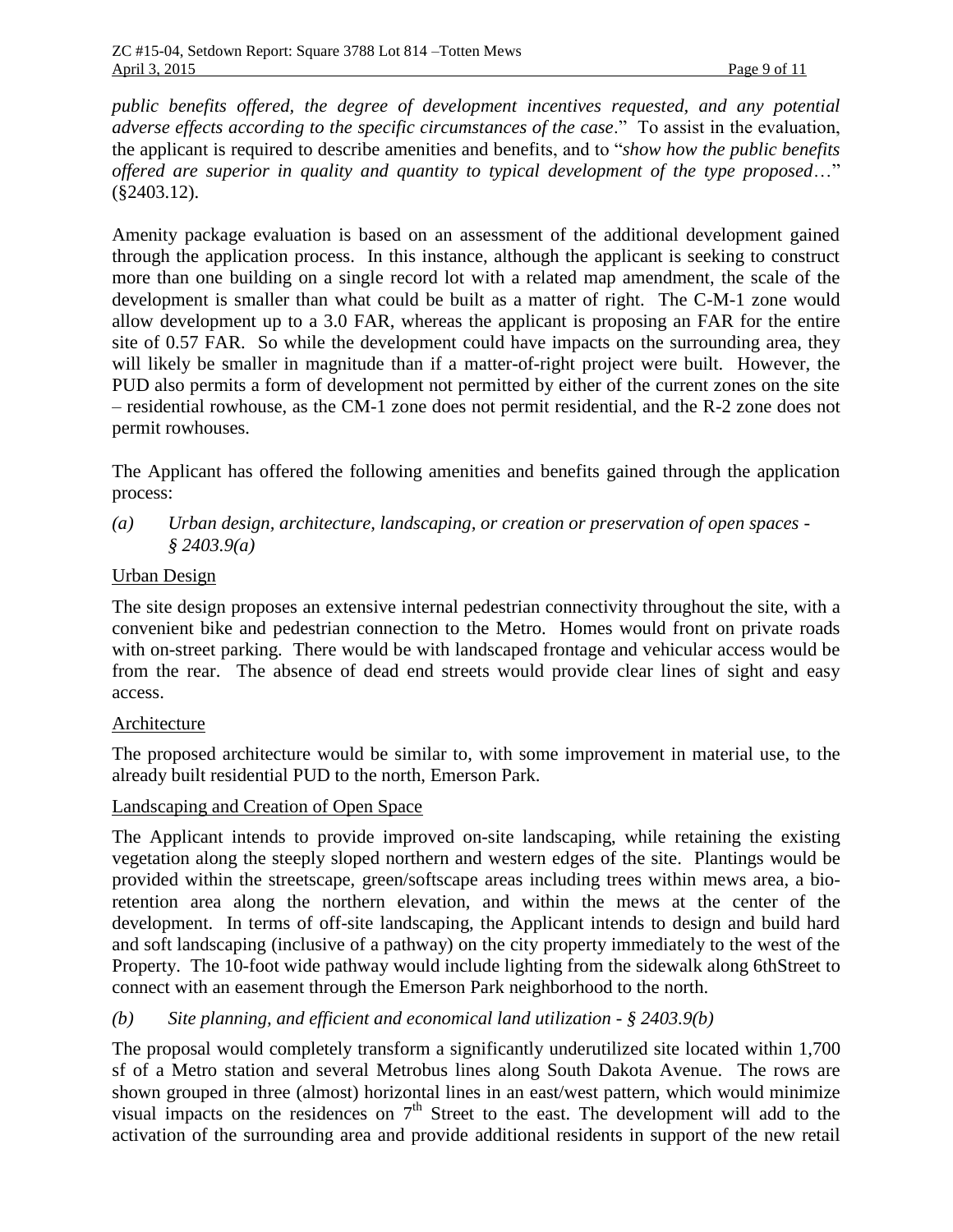offerings around the Fort Totten neighborhood. Internal loading and garage access from the proposed curb cuts is an efficient site planning element of the project. The applicant has stated that a study would be undertaken to assess the installation of two crosswalks and replacement or installation of four wheelchairs-bicycle ramps to improve accessibility from  $6<sup>th</sup>$  Street to the Fort Totten Station, subject to DDOT's approval.

*(c) Historic preservation of private or public structures, places, or parks - § 2403.9(d)*

The property has no historic designation.

*(d) Housing - § 2403.9(f)*

The introduction of residential use in an underutilized site is consistent with planning goals for the property detailed above. The Applicant has proposed affordable housing (four units) at 50% to 80% of the area median income. The applicant has proffered a fifth dwelling unit to be dedicated for affordable housing.

*(e) Environmental benefits § 2403.9(h)*

The project would support sustainable goals by reducing the site's impervious area, including 91,300 sf of pervious area, which would exceed the required 18,260 sf. Stormwater management and green engineering practices would be applied, consistent with LID principles. All units would include environmentally friendly materials and fixtures to promote healthy building interiors for residents.

*(f) Uses of special value to the neighborhood or the District of Columbia as a whole § 2403.9 (i)*

The proposed pedestrian pathway, functional green space and landscaping along the  $6<sup>th</sup>$  Street frontage would improve the hardscape area directly opposite a well-used Food Bank. The pathway would ultimately lead to 6<sup>th</sup> Street (north) via the Emerson Park residential development. The pedestrian connection should greatly contribute to the safety and connectivity between residences south of the proposed development and the Fort Totten Metro Station, which is currently used primarily for truck traffic.

| <b>BENEFIT OR</b><br><b>AMENITY</b>                 | <b>MITIGATION</b> | <b>PUBLIC</b><br><b>BENEFIT</b> | <b>PROJECT</b><br><b>AMENITY</b> | <b>REQUIRED</b> | <b>APPLICANT</b><br><b>PROFFER</b>    |
|-----------------------------------------------------|-------------------|---------------------------------|----------------------------------|-----------------|---------------------------------------|
| Affordable housing<br>(IZ) 8% @ 50-80%<br>AMI       |                   | X                               |                                  | $\mathbf{X}$    | X<br>Additional<br>affordable<br>unit |
| Market rate housing                                 |                   | $\mathbf{X}$                    |                                  |                 |                                       |
| <b>Superior Architecture</b>                        |                   | $\mathbf{X}$                    |                                  |                 | X                                     |
| Pedestrian and bike<br>path                         | X                 | $\mathbf{X}$                    | $\mathbf{X}$                     |                 | X                                     |
| Environmental<br>benefits, stormwater<br>management | X                 | $\mathbf{X}$                    |                                  | X               | X                                     |
| 1 <sup>st</sup> Source Agreement                    |                   | X                               |                                  |                 | unclear                               |